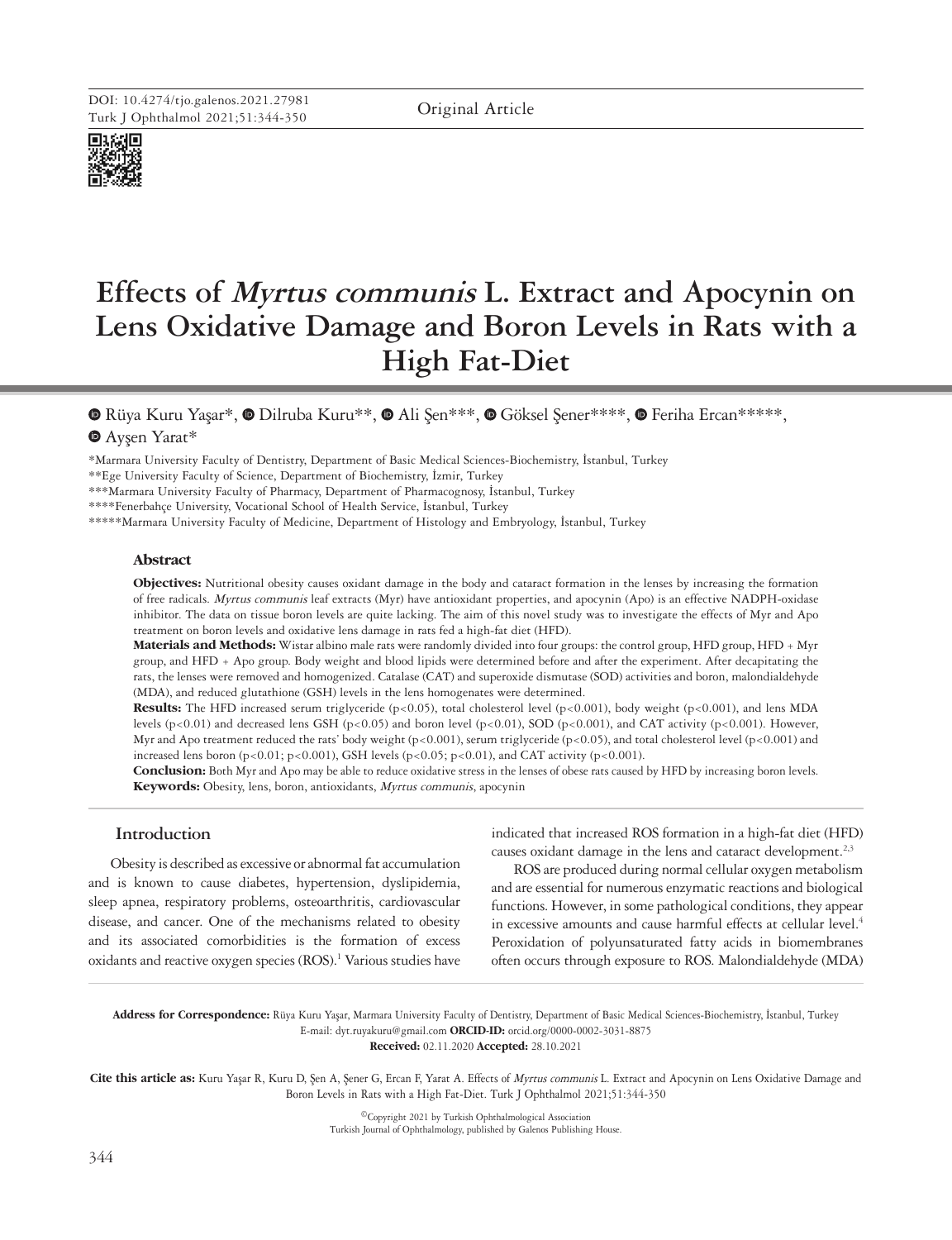is generated by the peroxidation of fatty acids containing three or more double bonds. MDA, which is one of the major end products of lipid peroxidation, is frequently used in evaluating oxidant damage.<sup>5</sup> Cells try to protect themselves from the harmful effects of ROS by developing various antioxidant systems. Endogenous antioxidants include catalase (CAT), superoxide dismutase (SOD), and glutathione (GSH). Dietary antioxidants contribute significantly to the endogenous antioxidant system in relieving oxidative stress.<sup>6</sup>

Plant phytochemicals have been shown to exhibit preventive activity against oxidative stress in various animal models.<sup>7,8</sup> Myrtus communis, commonly known as myrtle, is among the edible foods and medicinal plants found in the Mediterranean and the Black Sea regions (including Turkey) and grows mainly in swamps and forests.<sup>9</sup> M. communis leaf extracts (Myr) have been reported to have anti-inflammatory, antibacterial, and antioxidant properties.10,11 Nicotinamide adenosine dinucleotide phosphate (NADPH) oxidase is a multi-enzyme complex that catalyzes the one-electron reduction of molecular oxygen to the superoxide anion. Therefore, this reaction is the major source of ROS.<sup>12</sup> Apocynin (Apo) which can be obtained from the root of the Apocynum cannabinum plant, is a potent NADPH oxidase inhibitor.<sup>13</sup>

The biological importance of boron is increasingly coming to light.<sup>14,15</sup> Although boron is not yet considered an essential element for humans, it is classified as a possible essential element.<sup>16</sup> The data on tissue boron levels, boron metabolism, and boron mechanism of action are quite lacking. There is no previous study in the literature that determines lens boron levels.

The aim of this study was to investigate the effects of Myr and Apo treatment on boron levels and oxidative lens damage in rats fed an HFD. To our knowledge, this study is the first to evaluate boron levels in the lens, and our results show that an HFD, Myr, and Apo can affect lens boron levels.

# **Materials and Methods**

## **Animals and Conditions**

The study was conducted in 2-month-old male Wistar albino rats (n=20) supplied by the Marmara University Application and Research Center for Experimental Animals. The rats were housed in an air-conditioned room with light-dark cycles of 12h:12h and constant relative humidity (65-70%) and temperature  $(22 \pm 2 \degree C)$ . Ethical approval was obtained from the Marmara University Animal Care and Use Committee (30.03.2019).

# **Plant samples and preparation of Myrtus communis extract**

The plant samples used in this study were collected from the city of Manisa (Turgutlu region) in 2010. The samples were identified by a botanist in the Marmara University, Faculty of Pharmacy. Voucher specimens were deposited in the Herbarium of Marmara University, Faculty of Pharmacy (MARE no: 13006). M. communis leaves (100 g) were dried in the shade at room temperature. The dried pulverized leaves were extracted with 96% EtOH using a Soxhlet apparatus. They were then evaporated in a vacuum at  $40$  °C until dry. This extract was stored in a dark container in the refrigerator  $(4 °C)$  until use.

#### **Study Groups**

After a 7-day acclimation period, the rats were weighed and randomly divided into four groups as follows:

• Control group (n=5): Rats were fed a standard rat diet for 16 weeks.

• HFD group (n=5): Rats were fed an HFD including  $45\%$ fat for 16 weeks.

• HFD + *M. communis* L. group  $(n=5)$ : Rats were fed an HFD for 16 weeks and received Myr (100 mg/kg) via orogastric gavage during the last 4 weeks.

• HFD + Apo group (n=5): Rats were fed an HFD for  $16$ weeks and received Apo (Merck, Darmstadt, Germany) (25 mg/ kg, in 15% dimethyl sulfoxide) via intraperitoneal injection during the last 4 weeks.

#### **Biochemical Analysis**

At the end of 16 weeks, the rats were weighed again and decapitated. Blood samples were collected for measurement of total cholesterol, high-density lipoprotein (HDL) cholesterol, and triglyceride levels and the lenses were removed and homogenized in 0.9% of NaCl solution to prepare 5% lens homogenates. The lens homogenates were stored at -80 °C until assaying. Boron, reduced GSH and MDA levels, SOD, and CAT activities in the lens homogenates were determined using the modified carminic acid<sup>17</sup>, Beutler<sup>18</sup>, Ledwozwy et al.<sup>19</sup>, Mylorie et al.<sup>20</sup>, and Aebi<sup>21</sup> methods, respectively.

## **Statistics Analysis**

Statistical analysis was done using GraphPad Prism 5.0 (GraphPad Software, San Diego, USA). All data were expressed as mean ± standard error. Analysis of variance (ANOVA) was used for multiple comparisons followed by Tukey's post-hoc test. A p-value less than 0.05 was considered significant.

#### **Results**

This study used an HFD-induced obesity model. Weight values at the beginning and end of the experiment are shown in Figure 1. At the end of week 16, rats in the HFD group were significantly heavier than those in the control group  $(p<0.001)$ , whereas treatment with Myr and Apo significantly reduced this increase in weight.

The total cholesterol, triglyceride, and HDL-cholesterol of rats at week 16 are shown in Figure 2. Rats in the HFD group had higher triglyceride (p<0.05) (Figure 2a) and total cholesterol levels (p<0.001) (Figure 2b) and lower HDL-cholesterol levels (p<0.001) (Figure 2c) than the control group. Rats that received Myr and Apo also had significantly lower total cholesterol and triglyceride levels and significantly higher HDL-cholesterol levels than those in the HFD group.

At the end of 16 weeks, lens MDA levels were significantly higher in the HFD group than in the control group  $(p<0.01)$ (Figure 3a). Lens MDA levels of Apo-treated rats were significantly lower than those of the control group  $(p<0.05)$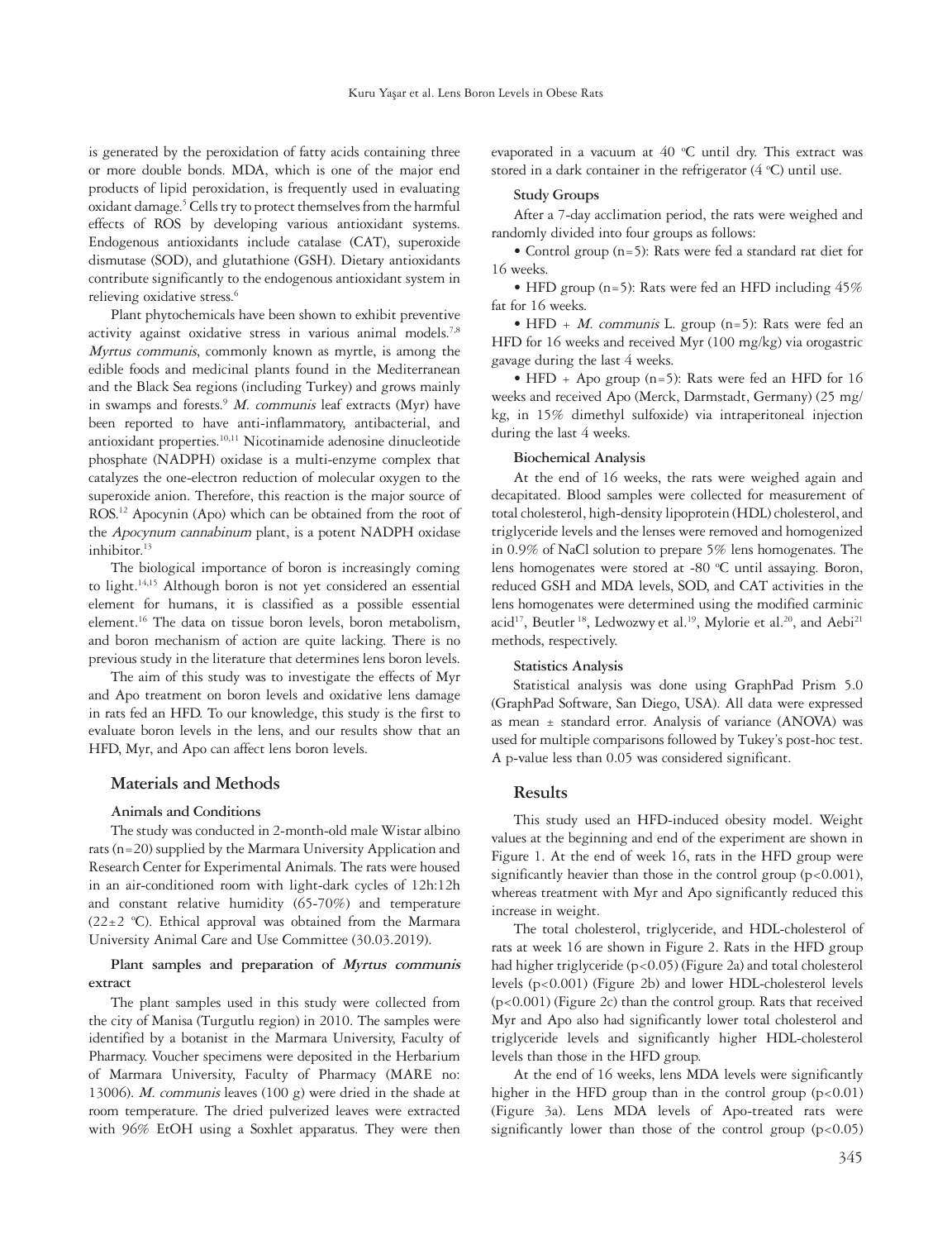and the HFD group  $(p<0.001)$ . Moreover, the lens MDA levels of the Apo-treated group were significantly lower than those of the Myr-treated group (p<0.001). Lens GSH levels in the HFD group were significantly lower than those of the control group (p<0.05) (Figure 3b). Lens GSH levels were significantly higher in the Apo-treated  $(p<0.01)$  and Myr-treated  $(p<0.05)$  groups than in the HFD group. Lens CAT (Figure 3c) and SOD (Figure 3d) activities were significantly lower in the HFD group than in the control group (p<0.001). There was no significant difference in SOD activity between the Apo-treated and HFD groups. However, the Myr-treated group had higher SOD activity than the HFD group  $(p<0.05)$ . Lens CAT activity in the Myr- and Apo-treated groups was significantly higher than in the control and HFD groups  $(p<0.001)$ .

Lens boron levels in the HFD, Myr-treated, and Apo-treated groups were significantly lower than those of the control group (p<0.001). Moreover, lens boron levels in the Myr-treated (p<0.05) and Apo-treated (p<0.001) groups were higher than those of the HFD group (Figure 4).



Figure 1. Body weight of the groups recorded at the beginning (t1) and end (t2) of the study

C: Control group, HFD: High-fat diet group, Myr-treated: HFD + Myrtus communis L. extract, Apo-treated: HFD + apocynin group. Values are given as mean ± standard error. \*\*\*: p<0.001: significantly different compared to t1, \*\*\*: p<0.001: significantly different compared to the control group.

## **Discussion**

It is known that HFD is strongly associated with obesity. HFDs have been used for decades to induce dyslipidemia and obesity in rodents.<sup>22</sup> In the present study, body weight was significantly higher in HFD-fed rats (45% fat) compared to the control group (standard rat diet). However, this increase in body weight was less pronounced in the Myr- and Apo-treated groups. Similar to our study, it has been shown that Myr treatment (200 and 400 mg/kg) in rats<sup>23</sup> and Apo treatment (5 mM, dissolved in drinking water) in mice reduced weight gain in animals receiving an HFD. $^{24}$  It has been shown that polyphenols and flavonoids regulate the activity of PPAR-γ (peroxisome proliferator-activated receptor), the inhibition of angiogenesis in adipose tissue, and the SREBP (sterol regulatory-element binding proteins) pathway.25,26 Myr is rich in polyphenols and flavonoids. Therefore, it is thought that it can reduce body weight. It has been suggested that Apo can achieve this by preventing insulin resistance.<sup>27</sup>

In recent years, the use of plant extracts and plant-derived compounds has been increasing in research studies for the prevention and treatment of many cardiovascular diseases.<sup>28</sup> Rosa et al.<sup>29</sup> reported that the semi-myrtucommulone and myrtucommulone-A compounds in Myr has antiatherogenic effects. Meng et al.<sup>27</sup> showed that Apo significantly improved dyslipidemia in mice with HFD-induced obesity. In the present study, the total cholesterol and triglycerides levels of rats fed an HFD were significantly higher than those of the control group, while their levels of HDL cholesterol were lower. However, triglyceride and total cholesterol levels were significantly lower in the Myr and Apo treatment groups than in the HFD group, while HDL cholesterol was higher.

Oxidative damage is an important factor that causes cataracts, which are responsible for almost half of all cases of human blindness worldwide. Generally, oxidation is considered to be a key feature of cataract formation.<sup>30</sup> HFD may contribute to cataract formation by increasing ROS in the lens.<sup>2,3</sup> A case-



Vehicle-treated E Myr-treated **EXP** Apo-treated

**Figure 2.** Total cholesterol (a), triglyceride (b), and HDL-cholesterol (c) levels

C: Control group, HFD: High-fat diet group, Myr-treated: HFD + Myrtus communis L. extract, Apo-treated: HFD + apocynin group. Values are given as mean ± standard error. \*p<0.05, \*\*\*p<0.001: significantly different from the control group. +p<0.05, ++p<0.01, +++p<0.001: significantly different from the HFD group.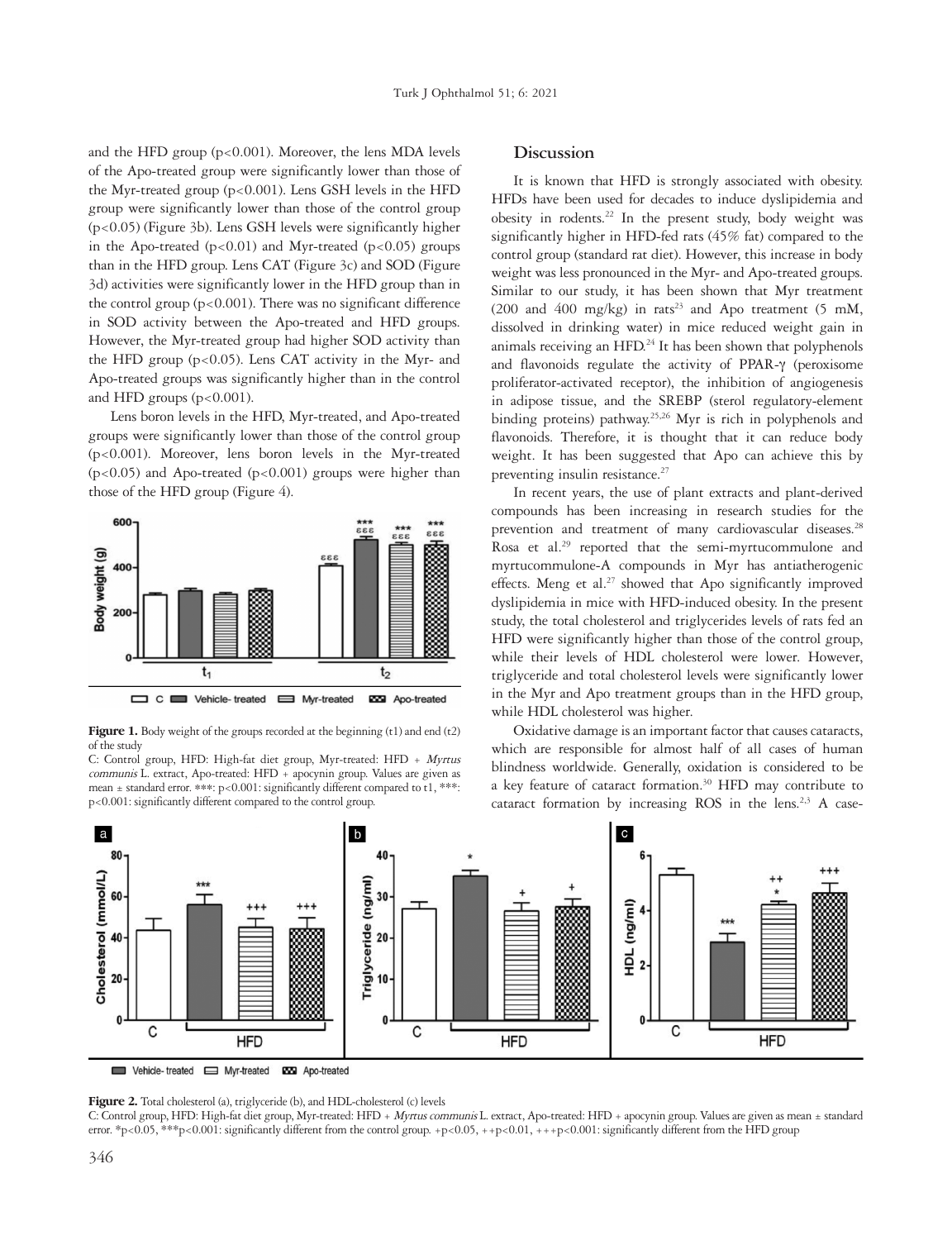

Vehicle-treated SMyr-treated SM Apo-treated

Figure 3. Lens malondialdehyde (MDA; a) and glutathione (GSH; b) levels and superoxide dismutase (SOD; c) and catalase (CAT; d) activities C: Control group, HFD: High-fat diet group, Myr-treated: HFD + Myrtus communis L. extract, Apo-treated: HFD + apocynin group. Values are given as mean ± standard error. \*p<0.05, \*\*p<0.01, \*\*\*p<0.001: significantly different from the control group. +p<0.05, ++p<0.01, +++p<0.001: significantly different from the HFD group. &&&: p<0.001: significantly different from the HFD+Myr group



**Figure 4.** Lens boron levels

C: Control group, HFD: High-fat diet group, Myr-treated: HFD + Myrtus communis L. extract group, Apo-treated: HFD + Apocynin group. Values are given as mean ± standard error. \*\*p<0.01, \*\*\*p<0.001: significantly different from the control group.  $++p<0.01$ ,  $+++p<0.001$ : significantly different from the HFD group

control study evaluating the relationship between diet and cataract risk showed that the risk of cataract increased with total dietary fat intake  $(p<0.001).$ <sup>31</sup>

Ocular tissues contain many antioxidants such as enzymes, proteins, ascorbic acid, glutathione, cysteine, and tyrosine to protect against excess ROS. The lens is a tissue that is particularly vulnerable to oxidative damage.<sup>32</sup> It is also known that in cataract patients, the level of hydrogen peroxide  $(\mathrm{H}_{2}\mathrm{O}_{2})$  in the lens may triple compared to a healthy lens.<sup>33</sup> It has been shown that SOD protects the lens from oxidative damage from  $H_2O_2$ in rats.<sup>34</sup> It is known that GSH in the lens contributes to the preservation of lens transparency.<sup>35</sup> GSH protects thiol groups in lens proteins against ROS. This is very important for the normal function of the lens epithelium Na/K-ATPase enzyme, which affects cell permeability.<sup>35</sup> It is known that NADPH oxidase is the main source of ROS and Apo is an effective NADPH oxidase inhibitor.<sup>36</sup> As the major end product of lipid peroxidation, MDA is considered a toxic compound in the eye due to its high cross-linking ability with the lipid membrane.<sup>37</sup> In the present study, tissue oxidative damage was monitored with lens MDA levels. In rats fed an HFD, lens MDA levels were significantly higher than those of the control group. This result shows that HFD increases oxidative damage. Moreover, lens MDA levels in the Apo treatment group were significantly lower than in the control and HFD groups. Furthermore, lens GSH and CAT activity in the Apo treatment group were significantly higher than in the HFD group. These results show that Apo can protect the lens from oxidative damage. In another study, treatment with 2.4 g/L Apo (in drinking water) for 5 weeks in mice fed an HFD reduced systemic and hepatic oxidative stress.<sup>27</sup> It was also reported that cataract progression was reduced in rabbits given  $20 \text{ mg/kg/day}$  Apo intraperitoneally.<sup>38</sup>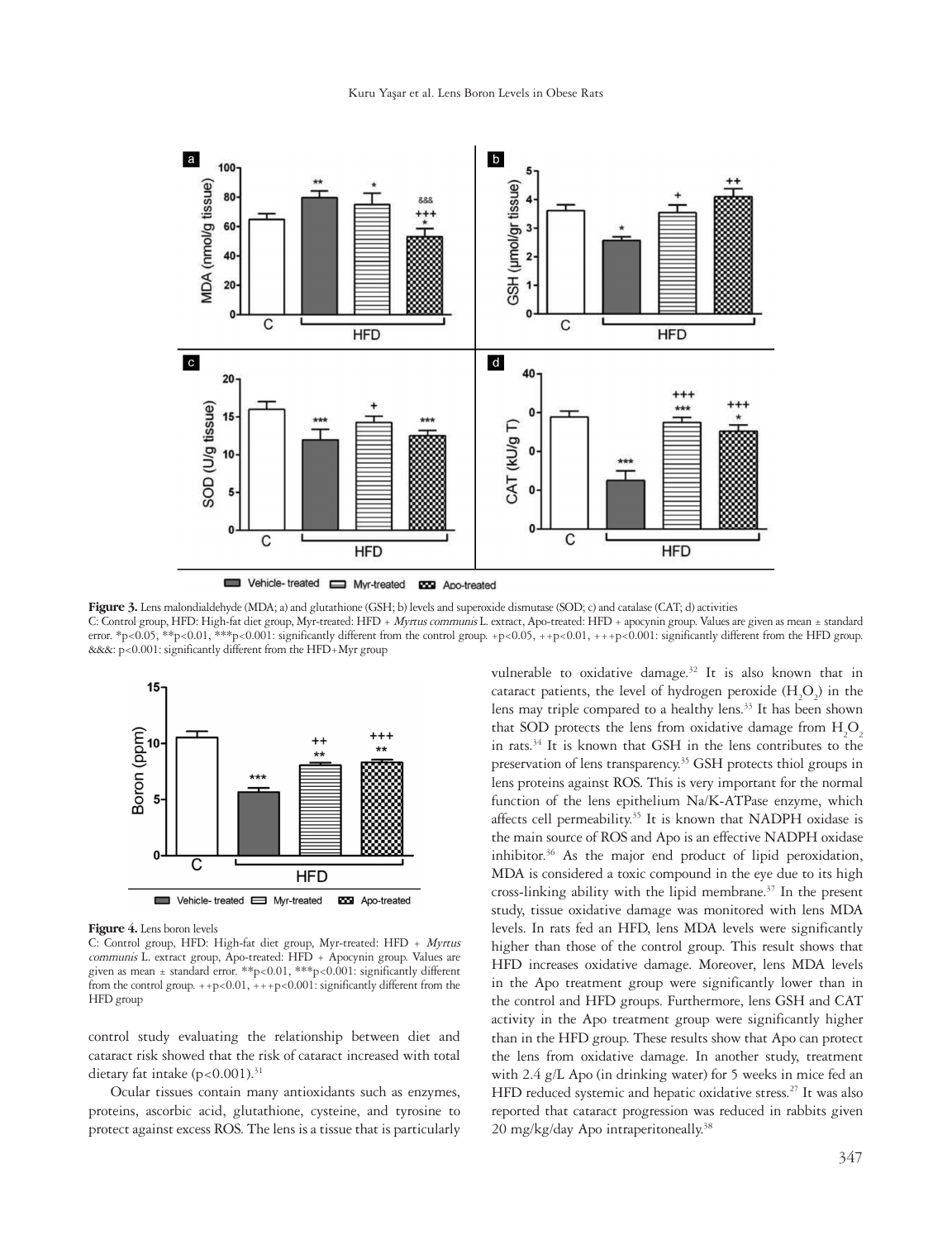Various studies have shown that M. communis has antimicrobial, anti-inflammatory, and antioxidant effects.<sup>39,40,41</sup> In the literature, studies showing the effect of  $M$ . communis on lens antioxidant status are limited. In streptozotocin-induced diabetic rats, M. communis extract was shown to increase lens GSH (p<0.05) and MDA levels (p<0.05).<sup>42</sup> In the present study, lens MDA levels did not differ significantly between the HFD and Myr-treated groups. However, GSH levels, CAT and SOD activities were significantly higher in the Myr-treated group than in the HFD group.

Boron is present in human tissues and body fluids as a natural result of boron intake from food and drinking water.<sup>14</sup> Studies on the distribution of boron in tissues are limited in the literature.<sup>15</sup> Data on the mechanism of action of boron is insufficient. It is reported that boron may react with cis-hydroxyl groupcontaining biomolecules such as polysaccharides, adenosine-5 phosphate, pyridoxine, flavins (e.g., flavin adenine dinucleotide), dehydroascorbic acid, and pyridine (e.g., NAD+ or NADP).<sup>14</sup> Having low atomic weight and being able to make compounds with organic molecules are thought to be important for the biological function of boron. It is also thought that boron may be effective in hormone receptors and trans-membrane signals, cell membrane functions, and stability.<sup>43</sup>

Boron compounds ingested orally are rapidly converted to boric acid in the gastrointestinal tract and are nearly completely absorbed and distributed to the tissues through the blood.<sup>14</sup> Studies have shown that 84-85% of dietary boron is excreted in urine. Although it is known that the distribution of boron into tissues involves passive diffusion and/or sodium-dependent borate carrier-1 (NaBC1), it has not been fully elucidated yet.<sup>44</sup> Studies are needed to determine how boron is transported to the lens. In rats, the "no observed adverse effect level" (NOAEL) for developmental effects of boron is 9.6 mg boron/kg body weight/ day. The oral lethal dose (LD50) for boron in rats is 400-700 mg/ kg.45,46 The available human exposure studies are very limited due to geographical conditions and dietary differences, and the toxic oral reference dose and recommended dietary allowance (RDA) of boron for humans have not been clearly established. However, it is known that it is not possible to exceed the safe intake level (20 mg/day) and toxic dose (500 mg/day) through dietary and water intake.<sup>47</sup>

There is no previous study in the literature that examines lens boron levels. Therefore, we could not compare these results. However, it has been shown that the boron level decreases in plasma, kidney, brain, and liver tissue of rats receiving malathion, which induces oxidative stress. Boron levels in these tissues were found to be considerably lower than our lens boron levels.48 Similar to the above study, lens boron levels also decreased with an HFD in the present study. Various studies have shown that boron plays a role in energy and lipid metabolism. It increases thermogenesis by causing the expression of uncoupling proteins in adipose tissue<sup>49</sup> and inhibits transcription activity of SREBP.<sup>50</sup> In rats fed an HFD, it has been shown that increased boron intake reduces body weight by altering serum L-carnitine and insulin-like growth factor 1 levels.<sup>51</sup> In humans, it has been

reported that high dietary boron intake increases serum and saliva boron levels and reduces body weight, serum low-density lipoprotein cholesterol, very-low-density lipoprotein cholesterol, total cholesterol, and triglyceride levels.<sup>44</sup>

## **Study Limitations**

A limitation of the present study was that we did not determine boron intake by food and water. Drinking water from the same source was given to all groups. Therefore, boron intake by water can be assumed to be similar for all groups. However, the boron intake of the HFD group may have been lower than that of the treated HFD groups. The reason for the increased boron levels may arise from both the antioxidant properties of Myr and Apo, as well as from boron intake with Myr. Increased boron levels may enhance the effects of Myr and Apo. The increase in lens boron level in  $HFD + Apo$  group rats suggests that boron may be important in preventing lens oxidative damage. Boron can be a mediator in the prevention of lens oxidative damage. Further studies evaluating the effects of boron supplements on HFDs and lens boron levels are needed.

# **Conclusion**

Both Apo and Myr may be able to reduce oxidative stress in the lenses of HFD-induced obese rats by increasing boron levels. More detailed studies are needed to elucidate boron's distribution and mechanism of action in the lens and whether it has any effect on cataract formation. Boron levels may be a novel indicator of reduced oxidative stress.

**Acknowledgments:** The authors would like to thank Dr. Gizem Emre for her help in identification of the plant material.

#### **Ethics**

**Ethics Committee Approval:** Ethical approval was obtained from the Marmara University Animal Care and Use Committee (30.03.2019).

**Informed Consent:** Informed consent is not necessary because our study is an experimental study.

**Peer-review:** Externally peer reviewed.

#### **Authorship Contributions**

Surgical and Medical Practices: G.Ş., F.E., Concept: G.Ş., F.E., A.Y., Design: G.Ş., F.E., A.Y., Data Collection or Processing: A.Ş., G.Ş., F.E., A.Y., Analysis or Interpretation: R.K.Y., D.K., A.Ş., G.Ş., F.E., A.Y., Literature Search: R.K.Y., D.K., A.Y., Writing: R.K.Y., D.K., A.Y.

**Conflict of Interest:** No conflict of interest was declared by the authors.

**Financial Disclosure:** The authors declared that this study received no financial support.

#### **References**

- 1. Matsuda M, Shimomura I. Increased oxidative stress in obesity: implications for metabolic syndrome, diabetes, hypertension, dyslipidemia, atherosclerosis, and cancer. Obes Res Clin Pract. 2013;7:e330-e341.
- 2. Nakazawa Y, Ishimori N, Oguchi J, Nagai N, Kimura M, Funakoshi-Tago M, Tamura M. Coffee brew intake can prevent the reduction of lens glutathione and ascorbic acid levels in HFD-fed animals. Exp Ther Med. 2019;17:1420-1425.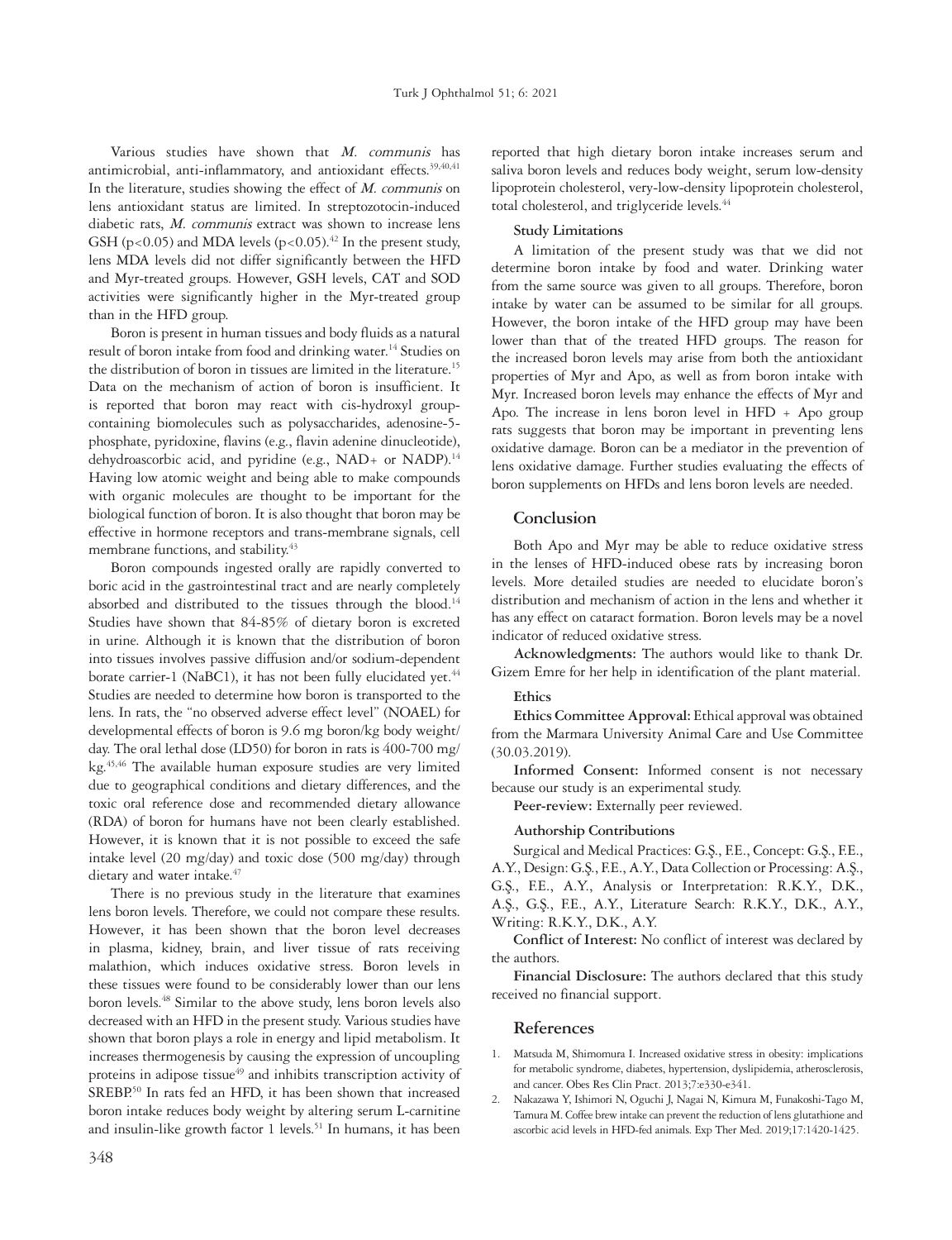- 3. Umapathy A, Donaldson P, Lim J. Antioxidant delivery pathways in the anterior eye. Biomed Res Int. 2013;2013:207250.
- 4. Zhang J, Wang X, Vikash V, Ye Q, Wu D, Liu Y, Dong W. Ros and ROSmediated cellular signaling. Oxid Med Cell Longev. 2016;2016:4350965.
- 5. Ayala A, Muñoz MF, Argüelles S. Lipid peroxidation: production, metabolism, and signaling mechanisms of malondialdehyde and 4-hydroxy-2-nonenal. Oxid Med Cell Longev. 2014;2014:360438.
- 6. Yadav A, Kumari R, Yadav A, Mishra JP, Srivatva S, Prabha S. Antioxidants and its functions in human body-a review. Res Environ Life Sci. 2016;9:1328- 1331.
- 7. Zhang YJ, Gan RY, Li S, Zhou Y, Li AN, Xu DP, Li HB. Antioxidant phytochemicals for the prevention and treatment of chronic diseases. Molecules. 2015;20;21138-21156.
- 8. Lee MT, Lin WC, Yu B, Lee TT. Antioxidant capacity of phytochemicals and their potential effects on oxidative status in animals-a review. Asian-Australas J Anim Sci. 2017;30:299-308.
- 9. Karademir FK, Avunduk S. Antibacterial and antioxidant activity of Myrtus Communis L. growing wild in Marmaris. Gida. 2015;40:193-199.
- 10. Sen A, Yuksel M, Bulut G, Bitiş L, Ercan F, Ozyılmaz-Yay N, Akbulut O, Cobanoglu H, Ozkan S, Sener G. Therapeutic potential of Myrtus Communis subsp. communis extract against acetic acid-induced colonic inflammation in rats. J Food Biochem. 2017;41:e12297.
- 11. Hennia A, Miguel MG, Nemmiche S. Antioxidant activity of Myrtus Communis l. and Myrtus Nivellei batt. & trab. extracts: a brief review. Medicines. 2018;5:89.
- 12. Petrônio MS, Zeraik ML, Fonseca LM, Ximenes VF. Apocynin: chemical and biophysical properties of a NADPH oxidase inhibitor. Molecules. 2013;18:2821-2839.
- 13. Di PR, Mazzon E, Paterniti I, Impellizzeri D, Bramanti P, Cuzzocrea S. Apocynin, a plant-derived drug, might be useful in the treatment of myocardial ischemia reperfusion injury in rat hearts. Eur J Inflamm. 2011;9:157-168.
- 14. Kuru R, Yarat A. Boron and a current overview of its effects on health. Clin Exp Health Sci. 2017;7:107-114. (in Turkish).
- 15. Kuru R, Mutlu EK, Cempel E, Celik SB, Yarat A. Evaluation of dietary boron in terms of health: a retrospective study. Clin Exp Health Sci. 2018;8:296-300.
- 16. Baldivia SA, Ibarra RG, Torre RR, Sobrino GG, Tasistro A, Etchevers-Barra JD, Reyna-Santamaría L. Five causes why boron essentiality on humans has not been confirmed: a hypothesis. Integr Food Nutr Metab. 2016;4:1-5.
- 17. Kuru R, Yilmaz S, Tasli PN, Yarat A, Sahin F. Boron content of some foods consumed in Istanbul, Turkey. Biol Trace Elem Res. 2019;187:1-8.
- 18. Beutler E. Reduced glutathione (GSH). In: Bergmeyen HV, ed. Red Blood Cell Metabolism: a Manual of Biochemical Methods. 2nd ed. New York: Grune and Stratton; 1975:112-114.
- 19. Ledwozwy A, Michalak J, Stepien A, Kadziolka A. The relationship plasma triglycerides, cholesterol, total lipids, and lipid peroxidation products during human atherosclerosis. Clin Chim Acta. 1986;155:275-284.
- 20. Mylorie AA, Collins H, Umbles C, Kyle J. Erythrocyte superoxide dismutase activity and other parameters of cupper status in rats ingesting lead acetate. Toxicol Appl Pharmacol. 1986;82:512-520.
- 21. Aebi H. Catalase. In: Bergmeyer HU, ed. Methods of Enzymatic Analysis. New York: Academic Press; 1974:673-680.
- 22. Xu JZ, Fan JG, Ding XD, Qiao L, Wang GL. Characterization of high fat, diet induced, non-alcoholic steatohepatitis with fibrosis in rats. Dig Dis Sci. 2010;55:931-940.
- 23. Ahmet AL. Flavonoid content and antiobesity activity of leaves of Myrtus Communis. Asian J Chem. 2013;25:6818-6822.
- 24. Du J, Li J. BAS/BSCR23 Apocynin treatment reduces high-fat diet-induced obesity and hypertension but has no significant effect on hyperglycemia. Heart. 2010;96:e19.
- 25. El-Moselhy MA, Taye A, Sharkawi SS, El-Sisi SF, Ahmed AF. The antihyperglycemic effect of curcumin in high fat diet fed rats. Role of TNFalpha and free fatty acids. Food Chem Toxicol. 2011;49:1129-1140.
- 26. Li Y, Jiang Z, Xue D, Den G, Li M, Liu X, Wang Y. Mycoplasma ovipneumoniae induces sheep airway epithelial cell apoptosis through

an ERK signalling-mediated mitochondria pathway. BMC Microbiol. 2016;16:222.

- 27. Meng R, Zhu DL, Bi Y, Yang DH, Wang YP. Anti-oxidative effect of apocynin on insulin resistance in high-fat diet mice. Ann Clin Lab Sci. 2011;41:236-243.
- 28. Rastogi S, Pandey MM, Rawat AK. Traditional herbs: a remedy for cardiovascular disorders. Phytomedicine. 2016;23:1082-1089.
- 29. Rosa A, Melis MP, Deiana M, Atzeri A, Appendino G, Corona G, Incani A, Loru D, Dessi MA. Protective effect of the oligomeric acylphloroglucinols from Myrtus Communis on cholesterol and human low density lipoprotein oxidation. Chem Physics Lipids. 2008;155:16-23.
- 30. Kisic BM, Dijana M, Zoric L, Ilić A, Dragojevic I. Antioxidant capacity of lenses with age-related cataract. Oxid Med Cell Longev. 2012;2012:467130.
- 31. Theodoropoulou S, Samoli E, Theodossiadis PG, Papathanassiou M, Lagiou A, Lagiou P, Tzonoyu. Diet and cataract: a case-control study. Int Ophthalmol. 2014;34:59-68.
- 32. Cabrera MP, Chihuailaf RH. Antioxidants and the integrity of ocular tissues. Vet Med Int. 2011;2011:905153.
- 33. Ho MC, Peng JY, Chen SJ, Chiou SH. Senile cataracts and oxidative stress. J Gerontol Geriatr. 2010;1:17-21.
- 34. Lin D, Barnett M, Grauer L, Robben J, Jewell A, Takemoto L, Takemoto DJ. Expression of superoxide dismutase in whole lens prevents cataract formation. Mol Vis. 2005;11:853-858.
- 35. Giblin FJ. Glutathione: a vital lens antioxidant. J Ocul Pharmacol Ther. 2000;16:121-135.
- 36. Sener TE, Yuksel M, Ozyılmaz-Yay N, Ercan F, Akbal C, Simsek F, Sener G. Apocynin attenuates testicular ischemia-reperfusion injury in rats. J Pediatr Surg. 2015;50:1382-1387.
- 37. Cao J, Wang T, Wang M. Investigation of the anti-cataractogenic mechanisms of curcumin through in vivo and in vitro studies. BMC Ophthalmol. 2018;18:48.
- 38. Polat N, Ozer MA, Parlakpinar H, Vardi N, Gunduz A, Colak C. Investigation of the effect of apocynin on experimental traumatic cataract model. Turkiye Klinikleri J Ophthalmol. 2017;26:253-257.
- 39. Ozbeyli D, Sen A, Kaya OTC, Ertas B, Aydemir S, Ozkan N, Yuksel M, Sener G. Myrtus communis leaf extract protects against cerulein-induced acute pancreatitis in rats. J. Food Biochem. 2020;44:e13130.
- 40. Ozcan O, Ipekci H, Alev B, Ustundag UV, Ak E, Sen A, Alturfan EE, Sener G, Yarat A, Cetinel S, Akbay TT. Protective effect of Myrtle (Myrtus Communis) on burn induced skin injury. Burns. 2019;45:1856-1863.
- 41. Sen A, Ozkan S, Recebova K, Cevik O, Ercan F, Kervancıoglu DE, Bitis L, Sener G. Effects of *Myrtus Communis* extract treatment in bile duct ligated rats. J Surg Res. 2016;205:359-367.
- 42. Ozkol H, Tuluce Y, Dilsiz N, Koyuncu I. Therapeutic potential of some plant extracts used in Turkish traditional medicine on streptozocin-induced type 1 diabetes mellitus in rats. J Membr Biol. 2013;246:47-55.
- 43. Nielsen FH, Meacham SL. Growing evidence for human health benefits of boron. J Evid Based Complementary Altern Med. 2011;16:169-180.
- 44. Kuru R, Yilmaz S, Balan G, Tuzuner BA, Tasli PN, Akyuz S, Ozturk FY, Altuntas Y, Yarat A, Sahin F. Boron-rich diet may regulate blood lipid profile and prevent obesity: A non-drug and self-controlled clinical trial. J Trace Elem Med Biol. 2019;54:191-198.
- 45. Bolt HM, Basaran N, Duydu Y. Effects of boron compounds on human reproduction. Arch Toxicol. 2020;94:717-724.
- 46. Weir RJ, Fisher RS. Toxicologic studies on borax and boric acid. Toxicol Appl Pharmacol. 1972;23:351-364.
- 47. Kuru R, Yilmaz S, Sacan O, Yanardag R, Yarat A, Sahin F. Boron concentrations in tap water in many cities of Turkey. Toxicol Environ Chem. 2020;102:240-249.
- 48. Coban FK, Ince S, Kucukkurt I, Demirel HH, Hazman O. Boron attenuates malathion-induced oxidative stress and acetylcholinesterase inhibition in rats. Drug Chem Toxicol. 2015;38:391-399.
- 49. Aysan E, Şahin F, Telci D, Erdem M, Müslumanoglu M, Yardımcı E, Bektaşoğlu H. Mechanism of body weight reducing effect of oral boric acid intake. Int J Endocrinol. 2013;2013:1-5.